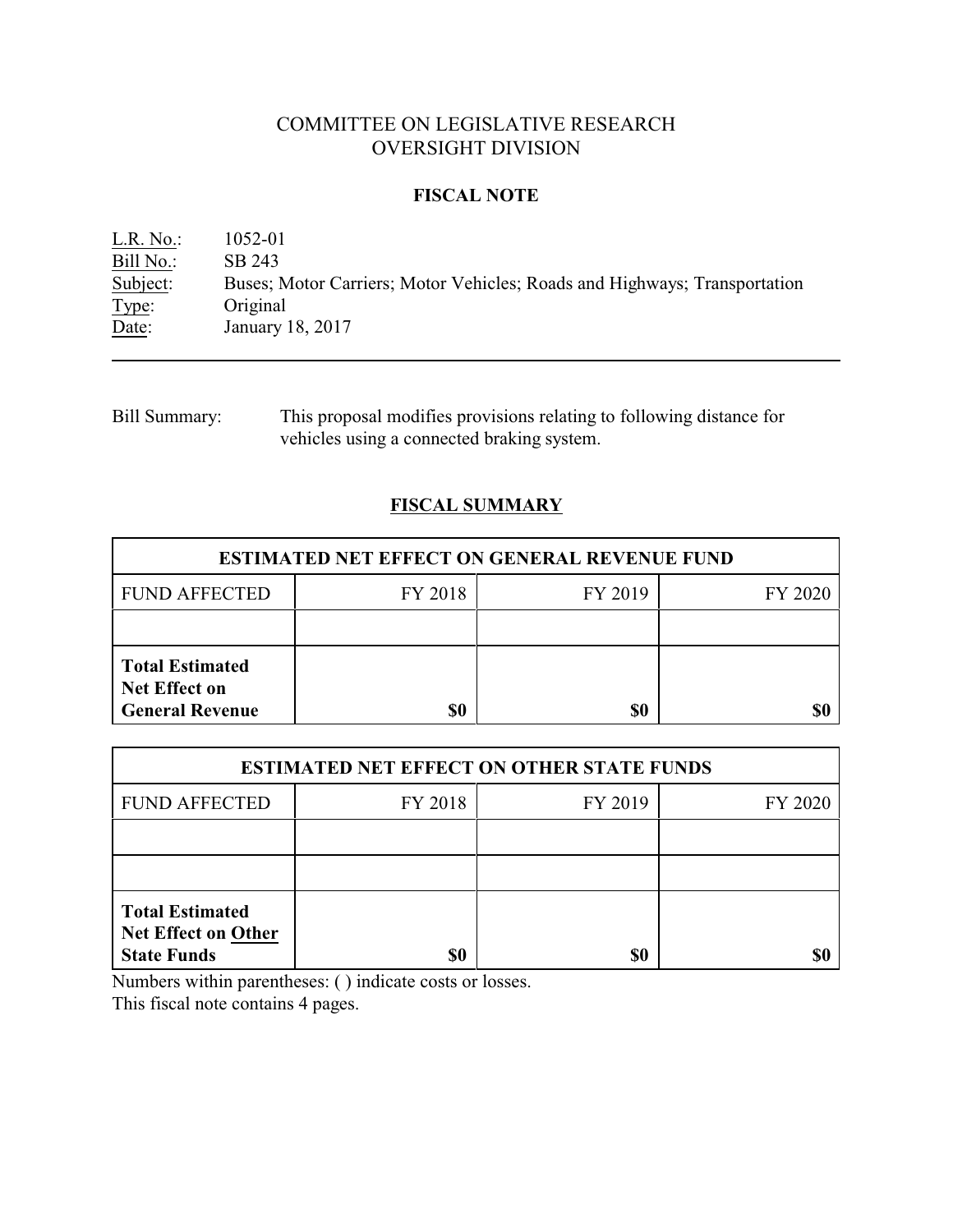L.R. No. 1052-01 Bill No. SB 243 Page 2 of 4 January 18, 2017

| <b>ESTIMATED NET EFFECT ON FEDERAL FUNDS</b>                        |         |         |         |  |
|---------------------------------------------------------------------|---------|---------|---------|--|
| <b>FUND AFFECTED</b>                                                | FY 2018 | FY 2019 | FY 2020 |  |
|                                                                     |         |         |         |  |
|                                                                     |         |         |         |  |
| <b>Total Estimated</b><br>Net Effect on All<br><b>Federal Funds</b> | \$0     | \$0     |         |  |

| <b>ESTIMATED NET EFFECT ON FULL TIME EQUIVALENT (FTE)</b>    |         |         |         |  |
|--------------------------------------------------------------|---------|---------|---------|--|
| <b>FUND AFFECTED</b>                                         | FY 2018 | FY 2019 | FY 2020 |  |
|                                                              |         |         |         |  |
|                                                              |         |         |         |  |
| <b>Total Estimated</b><br><b>Net Effect on</b><br><b>FTE</b> |         |         |         |  |

 $\Box$  Estimated Net Effect (expenditures or reduced revenues) expected to exceed \$100,000 in any of the three fiscal years after implementation of the act.

| <b>ESTIMATED NET EFFECT ON LOCAL FUNDS</b> |         |         |         |
|--------------------------------------------|---------|---------|---------|
| <b>FUND AFFECTED</b>                       | FY 2018 | FY 2019 | FY 2020 |
| <b>Local Government</b>                    | \$0     | \$0     | \$0     |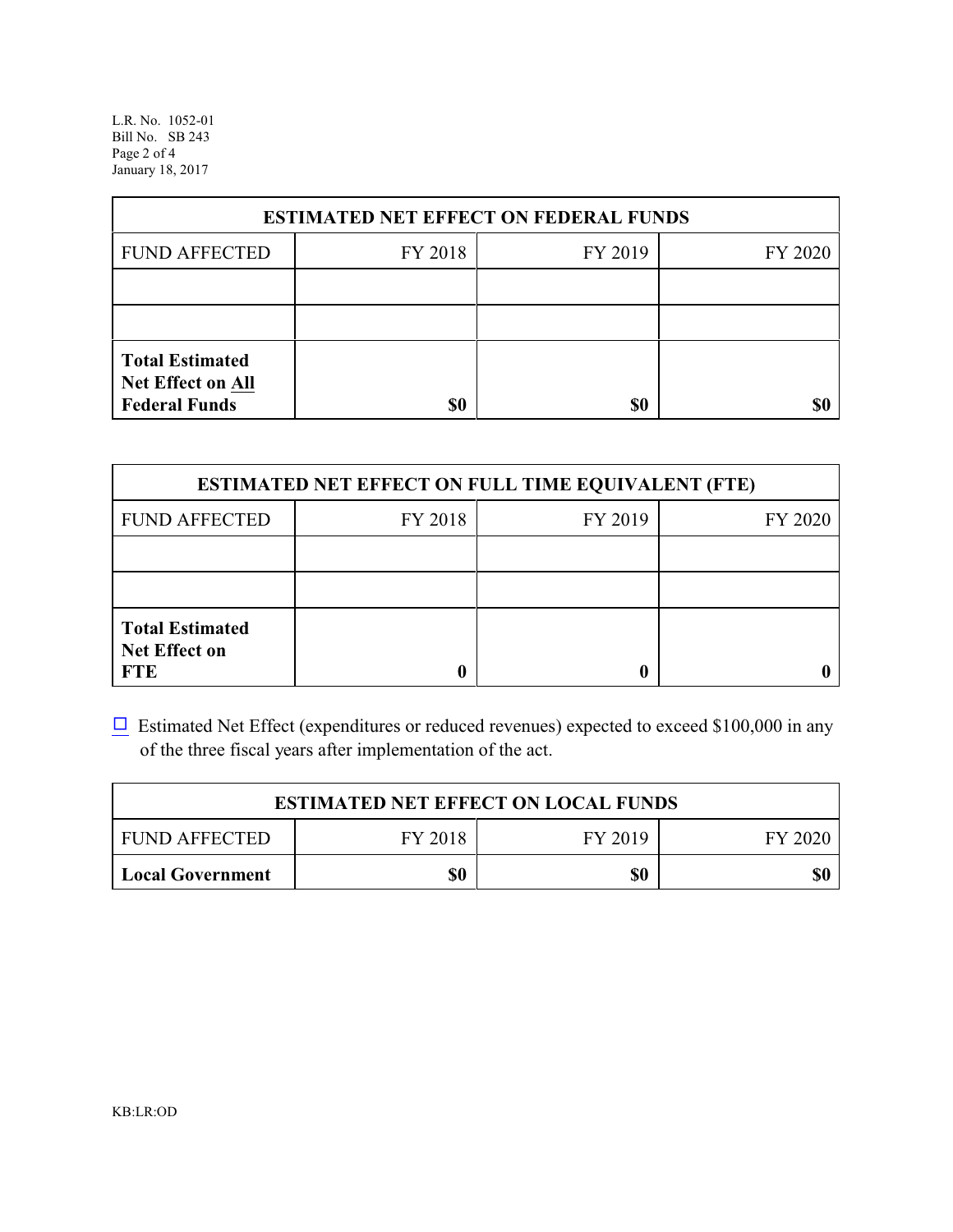L.R. No. 1052-01 Bill No. SB 243 Page 3 of 4 January 18, 2017

### **FISCAL ANALYSIS**

#### **ASSUMPTION**

Officials from the **Department of Revenue**, **Department of Transportation** and **Department of Public Safety - Missouri Highway Patrol** each assume the proposal will have no fiscal impact on their respective organizations.

| FISCAL IMPACT - State Government | FY 2018<br>$(10 \text{ Mo.})$ | FY 2019    | FY 2020                       |
|----------------------------------|-------------------------------|------------|-------------------------------|
|                                  | <u>\$0</u>                    | <u>\$0</u> | $\underline{\underline{\$0}}$ |
| FISCAL IMPACT - Local Government | FY 2018<br>$(10 \text{ Mo.})$ | FY 2019    | FY 2020                       |
|                                  | <u>\$0</u>                    | <u>\$0</u> | <u>\$0</u>                    |

### FISCAL IMPACT - Small Business

No direct fiscal impact to small businesses would be expected as a result of this proposal.

#### FISCAL DESCRIPTION

The proposed legislation appears to have no direct fiscal impact.

This legislation is not federally mandated, would not duplicate any other program and would not require additional capital improvements or rental space.